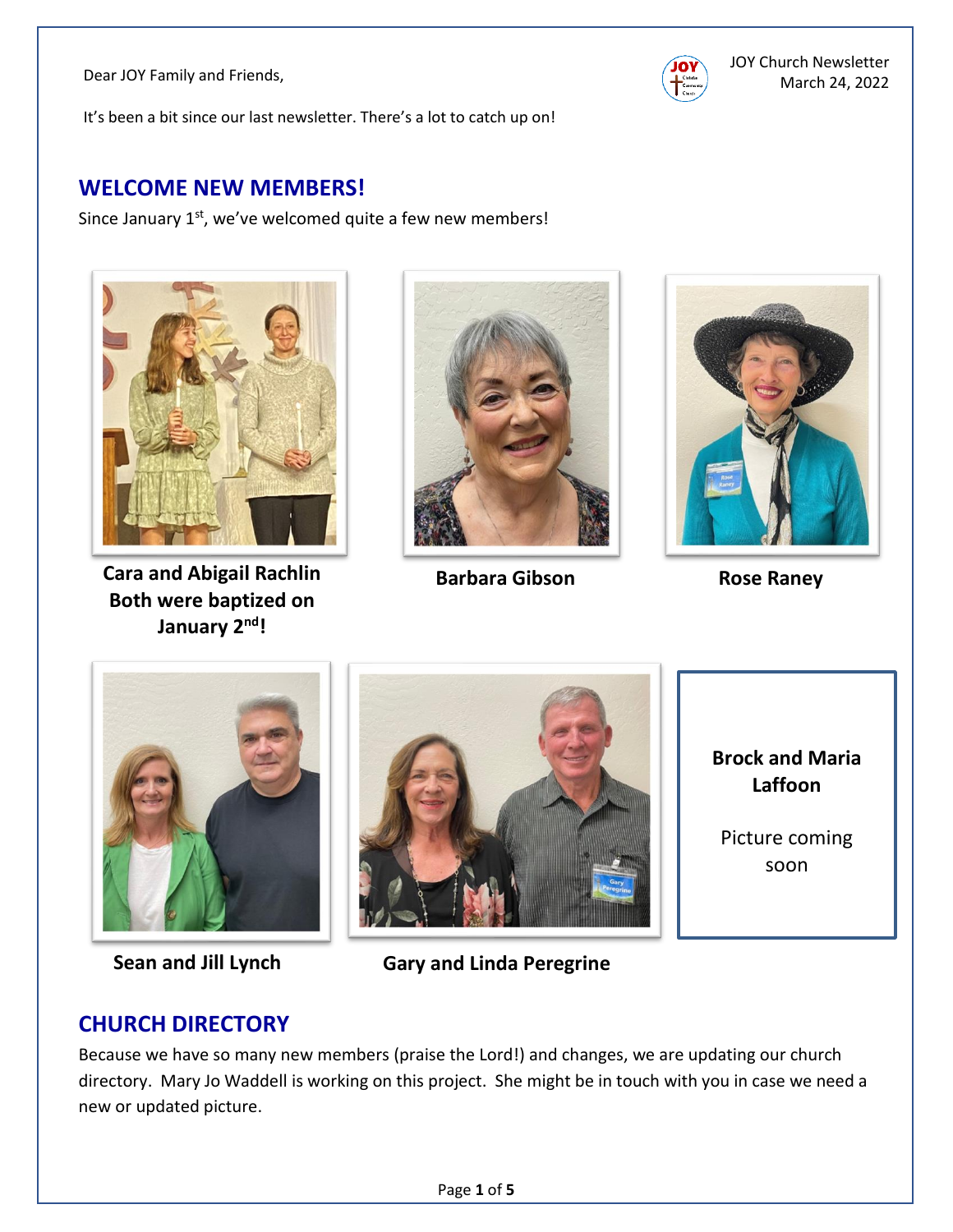#### **NAME TAGS**

Since we are growing and so many people don't know each other, we've been using name tags. We have three types of holders: magnetic, clip-on, and lanyard. If you haven't gotten one yet, please emailthe church or signup for one at the name tag table.





## **ALTAR CARPET, HANDRAIL.**

We've continued to improve and update the sanctuary. As you know, we have new carpet for the altar.We also have an altar handrail to help those going up to the lectern. The handrail and labor to make it was gifted by the worker.

#### **NEW BANNERS**

Four banners on the back wall. One new banner for Lent.





#### **ALL CHURCH MEETING**

Our All-Church Meeting was February 13<sup>th</sup>. Last year was a wonderful year of growth at JOY and you can read about it in the attached reports.

We will be having a follow-up meeting regarding our mission contribution and work. The date for the meeting is still TBD.



#### **COMMUNION – GLUTEN FREE WAFERS**

There are some people who are celiac (allergic to gluten found in wheat) and some who are not allergicbut do not do well with gluten. Therefore, for those who take communion by processional, we now have gluten free bread wafers. Please let the communion server know if you desire a gluten free wafer.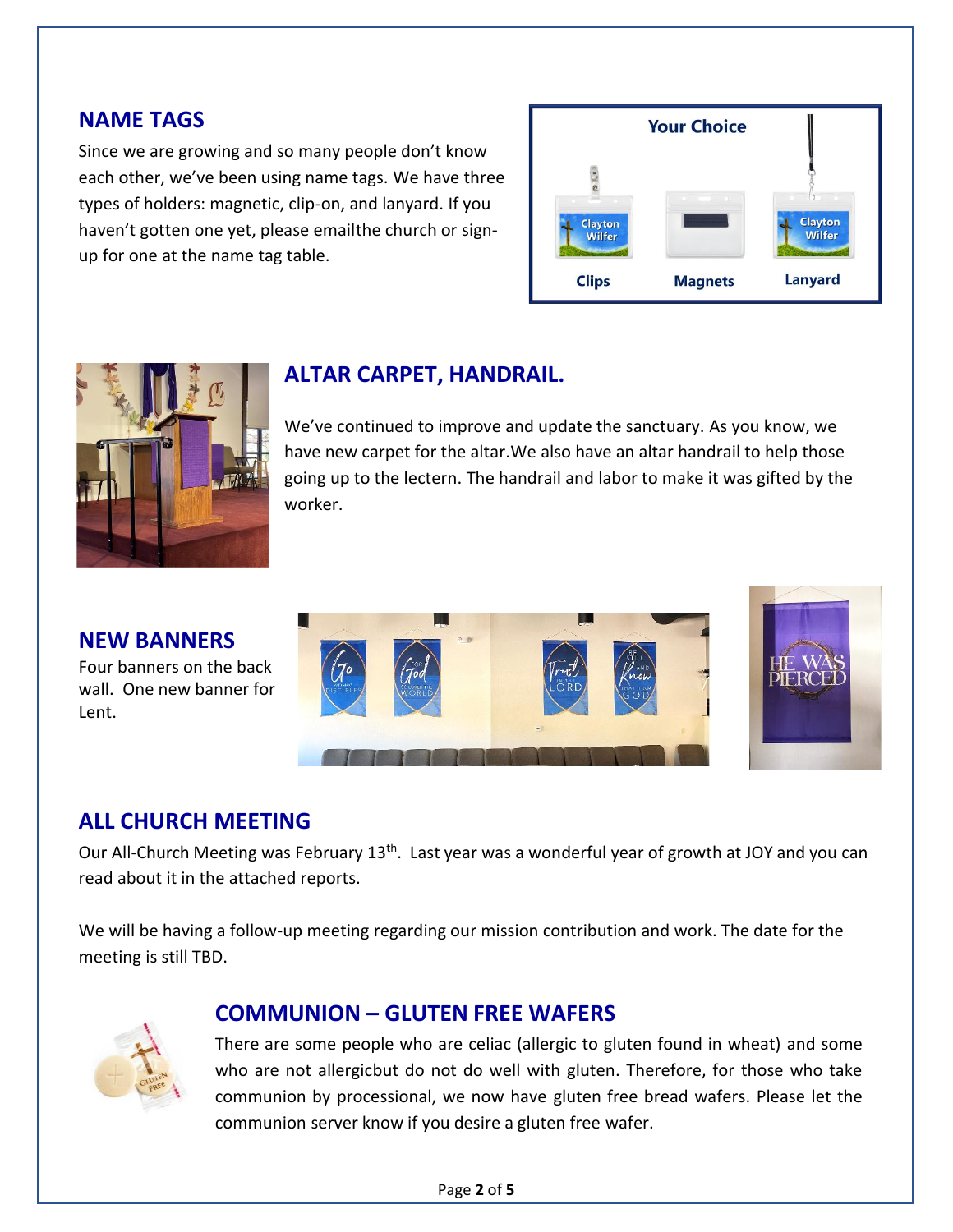### **LIVE STREAMING**

We continue to work on improving the live streaming from our end. For example, you may have noticed that we now have a wider shot of the church during communion, songs, etc.

**Broadcast vs. Reception** Except for one recent Sunday, there haven't been any broadcasting issues from our end in a while. However, we know that there are sometimes reception issues on your end. For example, there could be an issue with your internet provider, YouTube, Facebook, etc. Unfortunately, those issues are outside of our control.

If you do have a reception issue: Please remember that you have one of three choices to view our livestreaming: Our Website, YouTube, Facebook. All three links can be found under the [Live](https://joychurchaz.com/live-streaming/) [Streaming](https://joychurchaz.com/live-streaming/) tab on our website. If one of those sites isn't working well during live streaming, please try switching to another.



Finally, be assured that everything we stream is recorded and you can access the recorded version on our [YouTube](https://www.youtube.com/channel/UCEAGZ-kDb3byPByx_DSTC7Q) channel.



Social media is a great way to keep up-to-date on JOY Church and to share the gospel message.

**Facebook** You can "like" our [Facebook page.](https://www.facebook.com/JOYFountainHills) We post not only live-streaming, but Scripture versesseveral times a week plus other happenings at JOY.

**YouTube** We now have 98 subscribers on [YouTube!](https://www.youtube.com/channel/UCEAGZ-kDb3byPByx_DSTC7Q) That

means our reach and thus the reach of the gospel is getting wider all the time. Please consider subscribing and encouraging others to do so as well.

**Podcast** You can listen to our audio sermons on your phone, tablet or computer via Apple or Google podcasts. Did you know that we have people from not only around the US, but Ireland, Germany, and the Philippines as well?!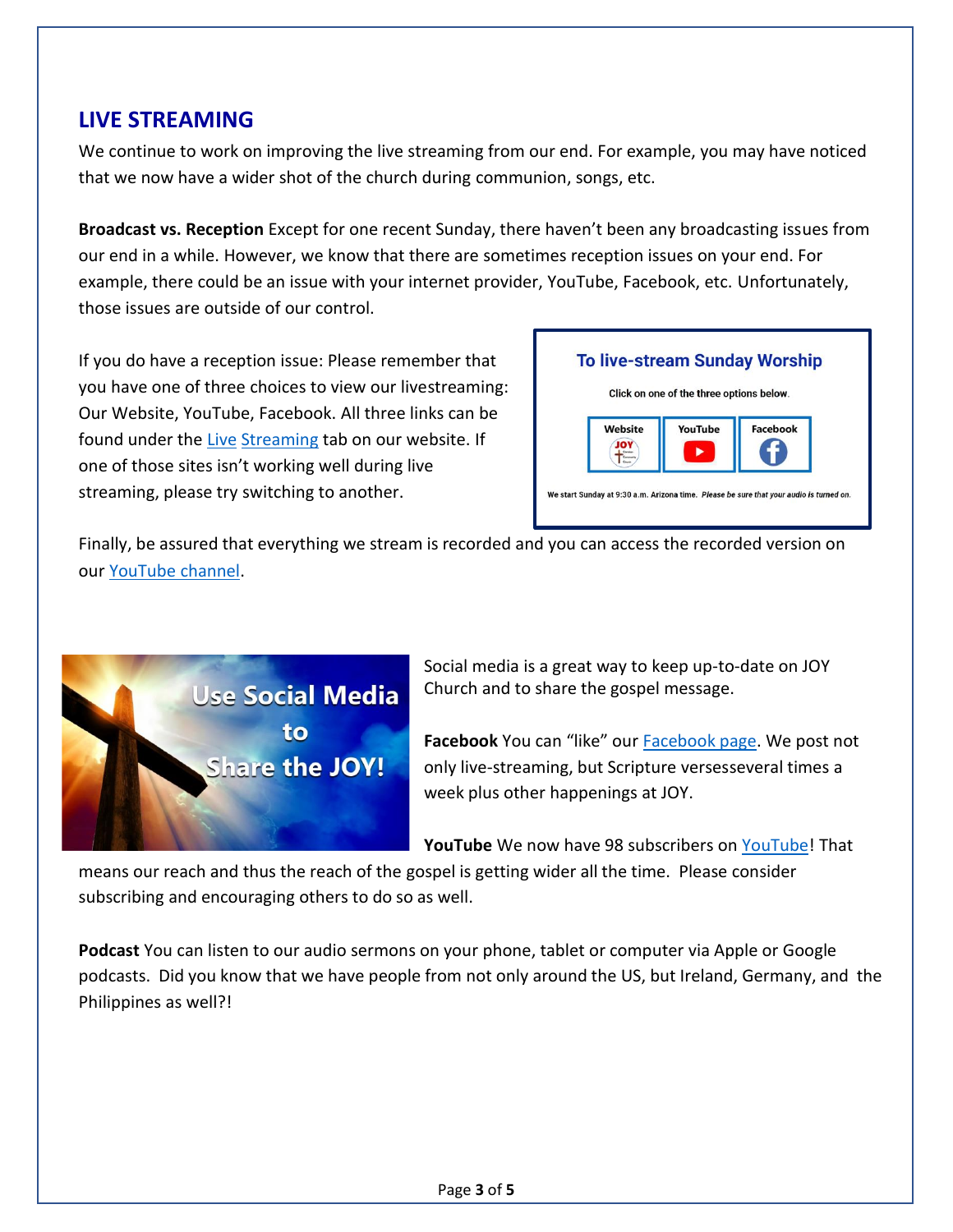

We'd love to decorate the entire altar area with Easter Lilies. Just as we did last year, you would purchase one or more lilies and drop them off at church the Saturday just before Easter. Then, after Easter Sunday worship, you can bring them home and fill your house with the beauty of those flowers.

#### **MOVIE NIGHTS**

In January, we showed The Resurrection of Gavin Stone. It's a really well-done movie. Because so many people wanted to see it but couldn't attend, we'll show it again later this year.

## **This Saturday, March 26th at 7:00 p.m., we'll be showing Patterns of Evidence.**

From the film's website: *"The credibility of the Bible is under attack. Many experts say there is no archaeological evidence for events like the Exodus. They claim these stories are just myths.*



*But that is about to change. Twelve years in the making,* 

**Movie Night! Risen** Saturday, April 30th 7:00 pm

A powerful Roman soldier is tasked with solving the mystery of what happened to Jesus' body following the crucifixion. But he finds evidence that he cannot explain away.

*the critically acclaimed film "Patterns of Evidence: The Exodus" presents convincing new evidence that clearly matches the Biblical account!*

*Investigative filmmaker Timothy Mahoney journeyed to Egypt, Israel and throughout the world in search of answers to one very important question: Did the Exodus, as written in the Bible, really happen? What he finds is astounding! A pattern of evidence matching the six major events recorded in the Bible"*

#### **Next Month**



We will be showing, *Risen* on Saturday, April 30th at 7:00 p.m.

> *"A powerful Roman soldier is tasked with solving the mystery of what happened to Jesus' body following the crucifixion. But he finds evidence that he cannot explain away."*